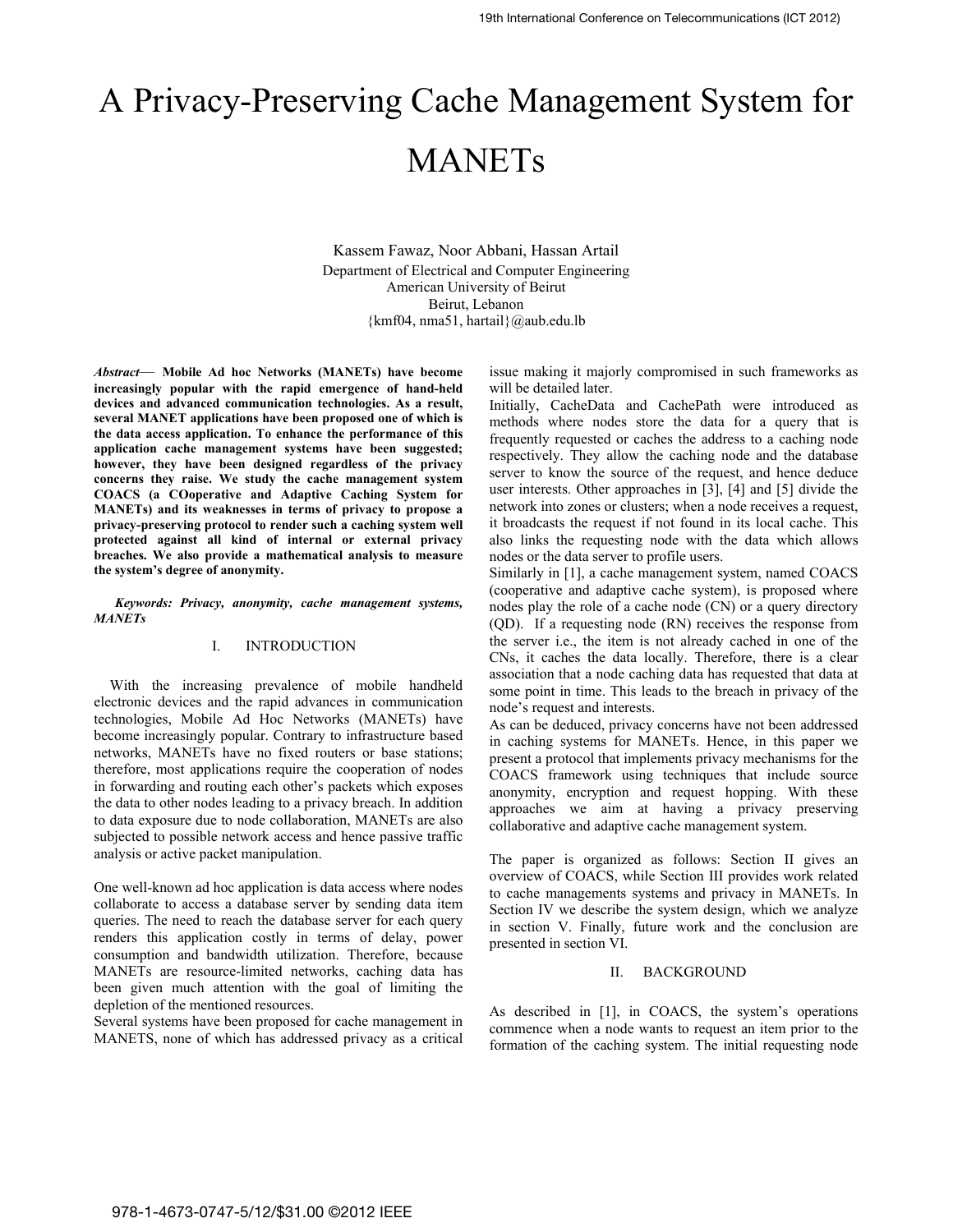initializes the system by electing the ODs, where OD election takes place according to a score criterion that summarizes a node's resources and capabilities.

After the QD election, when an RN requires data, it sends a data request packet (DRP) to the nearest QD. If the receiving QD finds the data requested (QD 2 in Figure 1), it will send the request to the involved CN (CN 6), which will directly send the data to the RN in a data reply packet (DREP). Otherwise, if the QD does not find the data in its index (QD1), it will append its address to the packet and forward the request to the nearest QD (QD 2 in Figure 1), which will go through the same process. Finally, if all QDs are checked, the data is finally forwarded to the data source which will send the data to the RN that will have to cache the data since it has not been cached on any other node.



Figure 1: COACS Scenario of an RN requesting data cached in CN6 [1]

#### Ш. **RELATED WORK**

#### A. Cache Management Systems

All cache management systems for MANETs proposed so far have weaknesses in terms of privacy. In [2], if the data item is not in the requesting node's local cache, it checks a table of recent requests that records which node has requested which items, and the request is forwarded to the nearest node. This information is collected using the zone broadcasts that other nodes issue when they fail to find the item in their recent request table. It follows that this protocol provides no countermeasures to privacy invasion. Both the data source and nodes on the path to it can collect user request information. More importantly, all nodes, by the design of the zone cooperation mechanism, can collect information about all the nodes in their zone.

Other protocols were based on dividing the network into zones in  $[4]$ , or clusters in  $[3]$ ,  $[5]$  and  $[6]$ . Again, the node first checks if the data is in its local check, and if it is not, it broadcasts the request to the zone members or the cluster head. Therefore effectively upon each request to a new item in the network, a very high number of nodes including the cluster head will know about the cache request and consequently can associate users to data item requests.

As can be understood from the brief survey, cache management systems have been proposed oblivious of the privacy flaws and breaches they incur. However, there is considerable research on the topic in MANETs, especially in the area of routing. In the next subsection, the approaches for preserving privacy in MANETs are speculated.

#### **B.** Privacy in MANETs

In [9], the authors implement variable security levels and suggest asymmetric digital signatures to provide data confidentiality and authentication, so that the users are able to hide their sensitive information from other users.

On the other hand, the authors in [10] target sender anonymity in web browsing by introducing a novel method called *Crowds*. Each node has a set of N nodes which constitute its ambiguity set, and randomly decides to send the message to the real destination or forwards it to another node within the set. This way, the destination node cannot tell whether the source is the actual sender or a random node, which applies to any node on the "path". The destination node replies back to the sender in the reverse path.

In [11], the authors propose a source anonymous authentication scheme that aims to conceal the source identity but authenticates him at the same time. The sender constructs its message, concealing it in  $N$  nested messages, where each member of the ambiguity set unwraps one layer, until the message reaches its final destination that is included within the message implicitly. The reply process is not clear, but is assumed to follow the same path as the requestor as in Crowds. This approach requires a high traffic overhead, which might be the cost of providing privacy. In our case however, sender authentication is not needed since, as we argue later, sender or source privacy is what we need along with some smart caching protocol design.

From a totally different perspective than that of ambiguity sets, in [12], the focus is on the networking layer (routing) where it is proposed to use pseudonyms and random identifiers that change with time. These identifiers are used by nodes to replace the source and destination addresses in the control and data traffic. This approach makes it difficult to sustain long living routes and makes it infeasible to have proactive routing protocols. Such a protocol also renders DSDV unusable, and therefore, another reactive routing protocol needs to be used due to changing identifiers.

In summary, and contrary to the above approaches, our privacy-preserving mechanisms implemented on COACS do not affect its usability with all routing protocols while maintaining its performance acceptable.

#### IV. SYSTEM DESIGN

It is of great importance, when aiming for privacy or security in a particular system, to know the details of the system and its architecture. Moreover, it is vital to study the threats on this system and the possible privacy breaches that its nodes and data will be exposed to.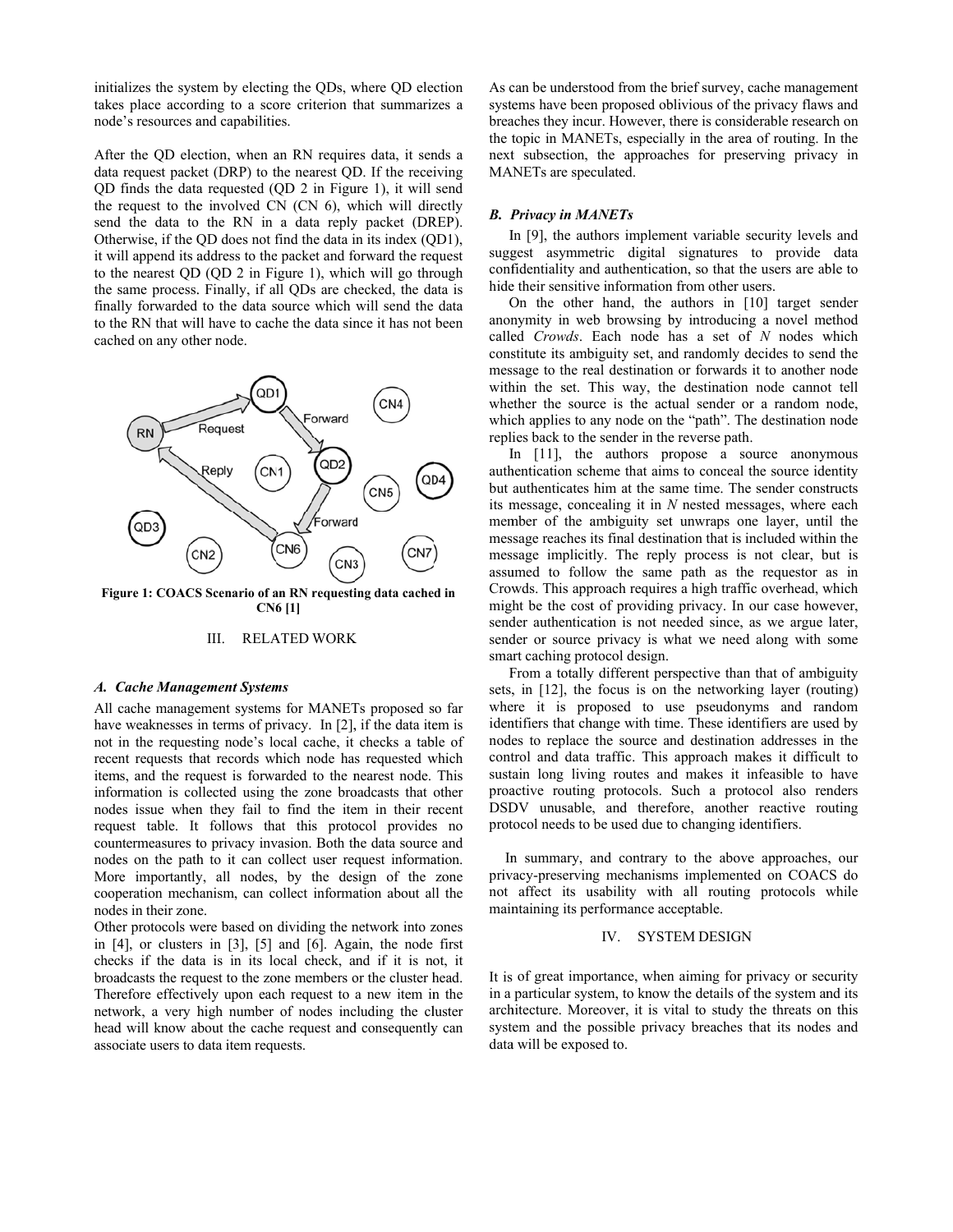#### *A. System Model*

The system consists of a MANET of wireless mobile nodes that are interested in certain data generated at a data source. The data source (server) abstracts different sources, and is connected to the MANET via a gateway through a wired network as depicted in Figure 2.

We assume that all nodes cooperate to provide both the caching and privacy systems for other participating nodes. Nodes participate in caching and privacy mechanisms and provide these services to other nodes on the account that these other nodes provide them with similar services. Moreover, we assume that there exists a routing protocol that enables efficient multi-hop communications between nodes in the MANET. We finally assume that a request message is fixed and small in size relative to a response message that is usually composed of packet streams.

In addition to the system assumptions, we assume that there exists a trustworthy public key management system that maintains and distributes the public key for each node. As a result, each node has the public keys for all other nodes before the system operates. Moreover, this repository maintains the public keys for the newly introduced nodes in the system. Furthermore, we assume that the QDs share a group key, by which a request can be encrypted. A shared group key between the QD nodes is needed since the same request might traverse several QDs, and these QDs must be able to decrypt the encrypted request. This scheme requires less overhead than encrypting the requests with the key of each QD. Finally, we assume that there exists a mechanism to maintain the group key of the QDs in case of the insertion or deletion of a QD.



**Figure 2: General System Model of a Data Access MANET Application** 

#### *B. Adeversary Model*

Different attacker properties are defined in [13], where the authors organize them in three orthogonal dimensions. The first dimension is whether the attacker is an internal node in the system or an external node. An internal node in the system is one that cooperates within the framework of COACS, such as a CN or a QD. The second dimension covers the attacker activity, whether passive or active. A passive attacker relies on gathering and analyzing gathered information without interfering in the system's operations by sending or modifying packets, as the case with active attackers. Finally, in the third dimension, an attacker can be local by monitoring limited

aspects of the network, or global by having access on the whole network communications.

In this system, we assume the adversary to be a hybrid combination of local internal passive and global external passive attackers. The first attacker encompasses some compromised internal nodes such as the CNs and QDs that passively monitor passing messages. While the second attacker can monitor traffic flows and is able to infer which nodes are communicating with each other. We further assume that all nodes in the system attempt to gather as much information as they can from passing traffic, although they are not malicious and don't collude with other nodes.

We also assume that these two attackers collude with each other. As a result, the external adversary can eavesdrop to track messages based on their sequence numbers and collude with certain nodes in the system to tell their actual content. It is worth noting that passive attackers are harder to detect, more critical, and more relevant to privacy infringements than the active attackers. However, we assume that this attacker has limited computational capability and thus cannot break through cryptographic measures.

#### *C. Source Anonymity*

In order to prevent the profiling of users according to the requested data items, it is essential to hide the source of the request. The source anonymity scheme protects the identity of the RN in both the request and reply paths. The *request path* is defined as the set of nodes that forward the request from the RN to the first QD, while the *reply path* is the set of nodes that forward the request/response from the QD back to the RN, including the intermediary QDs and CN. The system prevents the attacker, the recipient QDs and CN from telling the source of the query or the destination of the response in request and reply paths respectively.

In the request path, we utilize an approach similar to Crowds in [10]. In our context, the cooperating nodes in the system which all the nodes are aware of constitute the set of "jondos". However this approach does not protect users from local eavesdroppers or from global attackers monitoring communication flows. For this purpose we utilize two more mechanisms to enhance privacy which include piggybacking the request on passing requests or responses, in addition to encrypting the request and changing its form each hop.

#### *D. Request Piggybacking*

The global attacker can easily expose the source as the node that sent a COACS message after being idle for some time and in response to no specific event. Therefore, it is imperative to conceal the actual source of the request, through hiding the request event itself. The adversary can also monitor the response message stream passing through the source node, and thus, using timing analysis it can narrow down the response message targeted for this source. Moreover, encrypting the response message will not benefit either, as it is virtually impossible to hide the destination from the global attacker because is related to the source anonymity problem.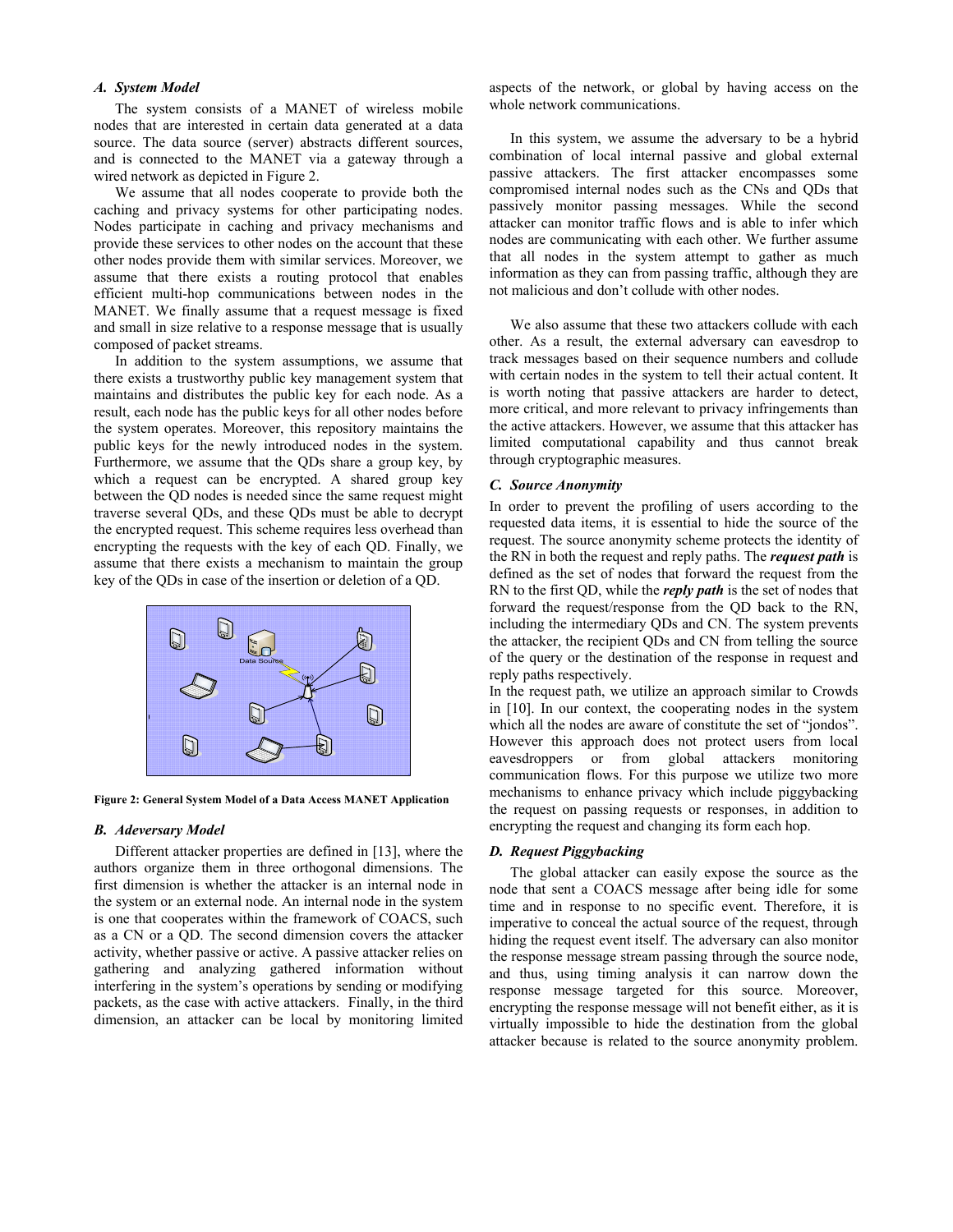Most of the existing techniques resort to dummy request generation to hide the sender among a set of the senders, and to hide the actual request among fake requests. This scheme results in a considerable amount of overhead traffic and battery consumption that cannot be accommodated in a MANET environment.

In our system, the message will travel several hops before reaching the intended destination. Hops stand for the Crowds "jondos" that are multi-hop away in routing layer terms. As a result, request and response traffic will cover many nodes on the way to the destination, and other nodes can benefit from this traffic to piggyback their requests. A piggybacking scenario is highly probable, as nodes forward traffic for other nodes, act as QDs and CNs so they will be routing requests and responses most of the time, and an RN can afford to wait a little amount of time till a request or response message is passing through. Specifically, each node has an average of the interval between consecutive requests to be forwarded through. We refer to this average as the *inter-request interval*  $T_{\text{avgreq}}$ . Also it maintains an average of the interval between the time this node routed a request and the time it routed the corresponding response referred to as the inter-response interval  $T_{\text{average}}$ .

Those statistics allow the node to predict when a response or request will pass through it, giving it the possibility of piggybacking its request in case it had one. An RN wanting to request a data item will check the inter-request and interupdate intervals against the last request and check if within a period of  $T_{th}$  ms it predicts that a request or a response will pass through. This condition is shown below and referred to as *Event A* in the rest of the paper:

$$
T_{\text{avgrsp}} - (\mathbf{t}_{\text{requeed}} - \mathbf{t}_{\text{lstpektrcvd}}) < T_{\text{th}}
$$

If so, the RN waits and then piggybacks the request on whatever message comes through. It is worth noting, that a node piggybacks its own requests only and never combines requests coming from different directions.

Moreover, all request messages are of constant sizes and can accommodate up to  $K$  requests for data items in the same message. If a request is piggybacked as it is, the global attacker will be able to detect a change in the size of the packet and deduce that a request was piggybacked. Therefore, the packet size will be kept constant as will be explained in the hop modification section to ensure that piggybacking small sized requests on request messages and response streams will pass undetected by the global adversary monitoring the communication flows in the network, and the RN will not be detected as the source of a request.

#### **E.** Request Hopping

In this system, each request must hop over at most N nodes before reaching the QD to handle the request. Setting an upper limit helps saving redundant hops which reflect in overhead traffic and query delay. The RN piggybacks the request on a passing request or response message and it has to set the next destination of the piggybacked message which depends on the forwarding probability  $P_f$ .

The behavior of an RN is the same as any node on the request path. Of course, the delay constraints on a forwarding node are more stringent than a requesting node to avoid having unnecessary delays in the forwarding process. So, each node on the forwarding path, including the RN, after piggybacking the request if available, tosses a biased coin. This node with a probability  $P_f$  chooses to forward the request to the nearest QD, and with a probability  $I - P_f$  chooses another node to forward the request to depending on the message. The probability  $P_f$  is a system parameter, where a lower probability means that the request will traverse more nodes to get to the QD which indicates a higher privacy requirement with the cost of higher delay on other hand.

This way, neither a node on the request path nor the recipient QD can tell whether the request came from the RN or from another node on the path. Each request message contains a count value that indicates how many hops it traveled. This count value is part of the request message and is encrypted so that the adversary will not have access to it. The originating RN fills this count value with a random number between 0 and M. Each node on the path increments the count value if it decides to send to another destination other than the QD. When the count value reaches  $N$ , the corresponding forwarding node sends the request directly to the nearest OD as depicted in Figure 3.

As for the case when the forwarding node chooses not to send the request to the QD, it has to find another node to send the request to. If *Event A* is satisfied the node will wait for a predicted response stream and piggybacks the request. If not, it chooses a random node and forwards the request.



Figure 3: The process upon the reception of a request packet

Each node on the request path saves the sequence number of the request message along with the source address of the node that forwarded the message and the previous hop (the node that the sent to the sender node) so that each forwarding node maintains two-hop information that will help in case there is node disconnection in the reply path. This will enable the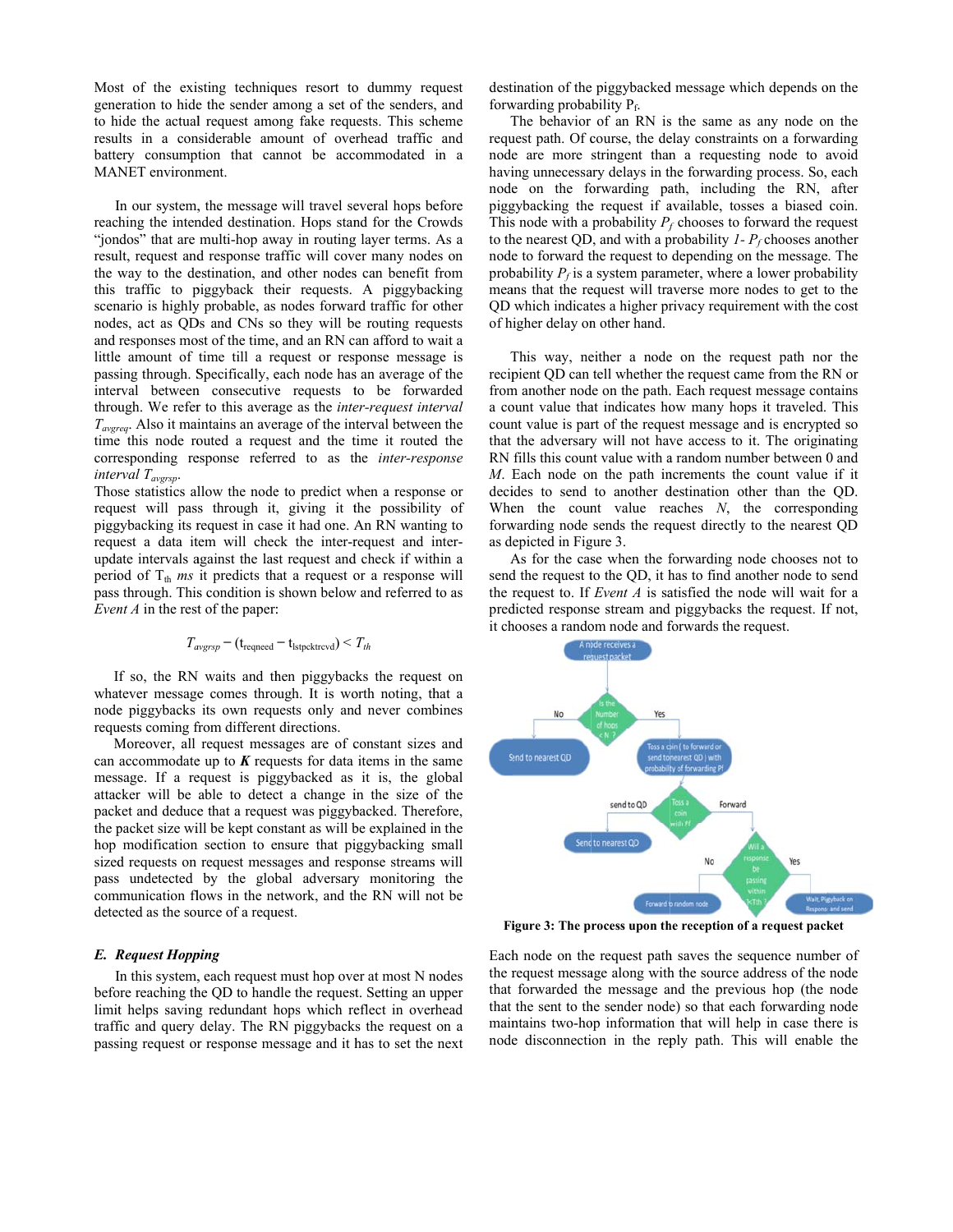nodes to route the response in the same path the request passed through, without the intermediary nodes, CN, QDs, or the global attacker knowing the intended destination of the response. Each node on the request path stores inside the response record a timeout value that is inversely proportional to the count value, and acts as an additional reliability measure. The timeout value is inversely proportional to the count value to ensure that the nodes nearer to the QD in the reply path timeout before those that are farther. The node operations are summarized in Table 1.

| <b>Node Operations</b><br>ne: |                                                                                                                                                                                                                                                                                                                                                  |
|-------------------------------|--------------------------------------------------------------------------------------------------------------------------------------------------------------------------------------------------------------------------------------------------------------------------------------------------------------------------------------------------|
|                               | Initialize $t_{lastTimeRqstRcvd} = 0$<br>pri<br>the<br>Constant T <sub>avgRqstTime</sub>                                                                                                                                                                                                                                                         |
| ₹                             | rar<br>DataStructure ReplyPathInformation<br>Th<br>while (true)<br>me<br>ad<br>if (a request packet is received)<br>rec<br>$\{-$ update $t_{lastTimeRqstRcvd}$<br>- Append Address                                                                                                                                                               |
|                               | rec<br>- store sequence number<br>pro<br>with addresses of nodes of two<br>Hc<br>previous hops in <b>ReplyPathInformation</b><br>rec<br>- Check if Request is waiting to be<br>pre<br>Piggybacked<br>no<br>- Piggyback request if available<br>en<br>- Forward packet to another node with $P_f$ or to<br>QD with $1-P_f$ }                      |
|                               | if (a reply packet is received)<br>To<br><b>{- Check Sequence Number</b><br>per<br>- Forward packet to next node from<br>ins<br><b>ReplyPathInformation</b> for this sequence<br>In<br>number<br>of<br>- If node disconnected send to another node<br>Th<br>stored in <b>ReplyPathInformation</b> for this<br>$\rm{col}$<br>sequence number<br>∤ |
| }                             | Co                                                                                                                                                                                                                                                                                                                                               |

## **Table 1: Node Operations**

### *F. Request Encryption and Hop Modification*

One major premise in the system is to be able to piggyback node requests on top of request messages. This requires the request message to change form at each hop and keep the same size as well. Each time a message hops it will change form and thus an attacker will not be able to detect if new requests were piggybacked. Each request message is composed of several requests that are less than *K* and random padding to keep the size constant. So, when a node piggybacks a request it removes part of the padding and adds its own request and sends the message again. This will prevent an attacker from detecting if an item was piggybacked or it is a normal changing form of the packet. On the other hand, a local eavesdropper might snoop into the message content and view the requested data items. For this purpose, the request must

traverse the reply path encrypted, and it must be re-encrypted at each node at the forwarding path to ensure changing form.

To start with, each RN encrypts its own request with the shared public key of the QDs, and can either send it to another node or piggybacks it on a request message or response stream. The RN then generates a random key and performs symmetric encryption on the request message. Then it encrypts this symmetric key along with other header information including a random nonce to prevent replay attacks with the public key of the next hop. Then, when the xt hop receives the message, it decrypts the header with its vate key and gets the count value and the symmetric key. It en can add its own request if available, or just change the random padding. This node then repeats the above process. is way, the message headers will be protected and the whole ssage will change form at each hop, preventing the versary from being able to tell if a forwarding node is a uesting node as well.

The node performs asymmetric key encryption on the quest itself which is small in size; albeit an inefficient process, it does not make difference on small sized data. wever, we resort to symmetric key encryption on the quest message that encompasses many requests. Finally, to event the overhead of setting symmetric keys between all des in the system, the node sends the key in the request erypted with the recipient's public key.

#### V. ANONYMITY ANALYSIS

study the degree of anonymity in our system, we will perform a preliminary mathematical analysis to have an iight on the performance of the system in terms of privacy. [14], the authors provide metrics for Crowds with a system *N* nodes, and *C* nodes collaborating with the attacker.

e probability that the sender is the predecessor of the first llaborator on the path is given by:

$$
p_1 = 1 - P_f \left(\frac{N - c - 1}{N}\right) \tag{1}
$$

onsequently, the probability that the users are the senders of the message is given in Equation 2:

$$
p_i = 1 - \frac{1 - p_1}{N - c - 1} = \frac{p_f}{N}
$$
 (2)

However, in our system, the probability given to the predecessor of the collaborating node depends also on the probability that it has piggybacked a request:

$$
p_1 = 1 - P_f \left(\frac{N - c - 1}{N}\right) - p(pigb \, kg) \tag{3}
$$

The probability of piggybacking depends on the probability of the node having a request and on the probability that event *A*  is satisfied as mentioned in the piggybacking section. Assuming that these two events are independent, the probability of piggybacking is: